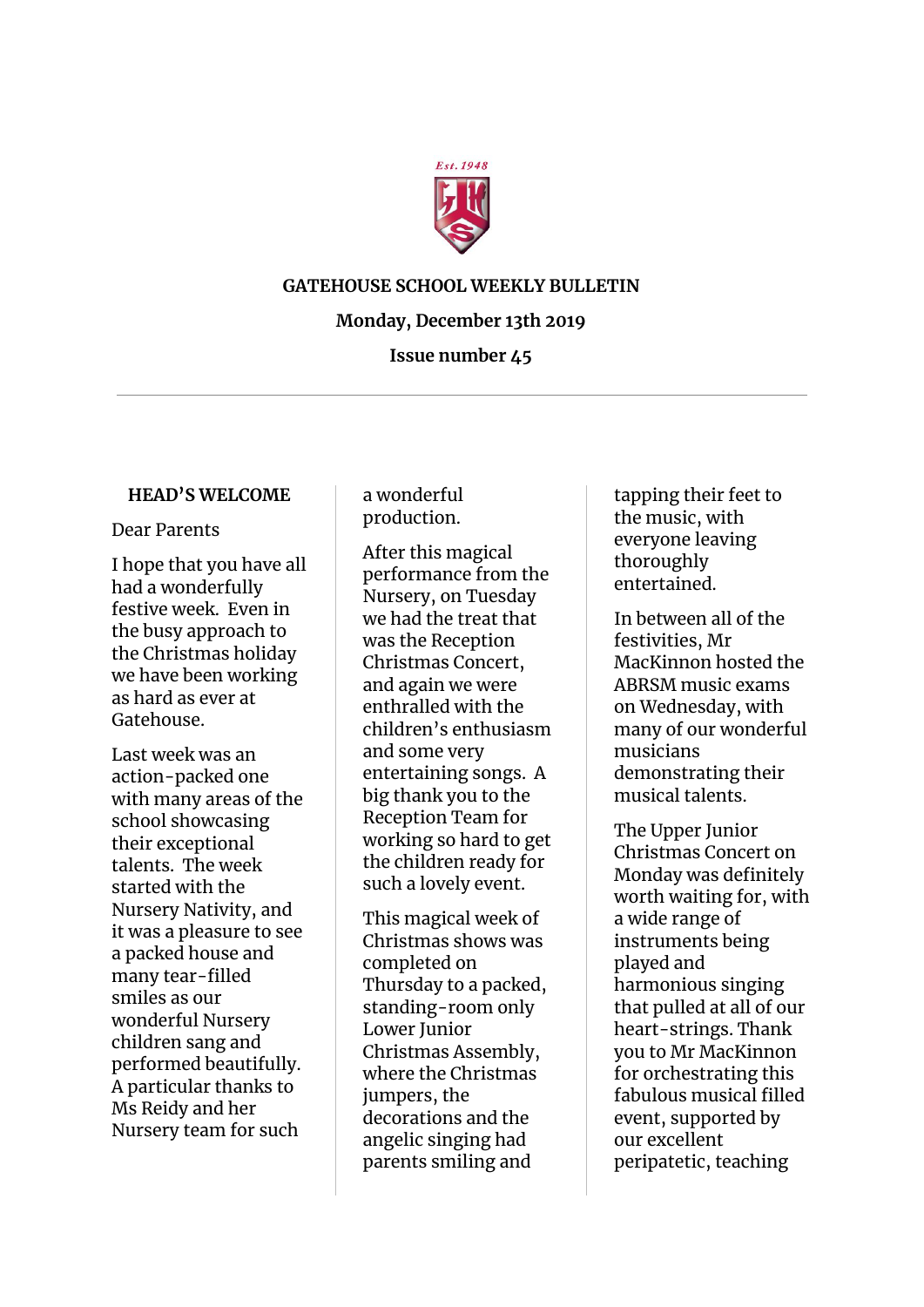and support staff who all helped to facilitate the smooth running. It has been a very proud fortnight for Gatehouse!

However, Christmas fun does not stop there. Our excellent sports department carried on throughout all of the musical performances, and our Year 4 girls attended a football event at Forest School and our Year 6 girls visited Norfolk House last Friday for more football. In addition to this the cross country trials took place, ensuring that we are as ready as ever for the competitive season ahead.

Years 4, 5 and Year 6 decided not to be outdone with all of the Christmas activities, and enjoyed a brilliant pantomime at the Hackney Empire; and Year 2 and 3 enjoyed some panto of their own at the Theatre Royal Stratford. Oh yes they did!

Lastly, I would like to thank you all for making this half term the most amazing half term ever. The school is busy, the children are making progress in so many areas areas, the staff are working

hard( as usual - they fully deserve their end-of-term Christmas meal and well-earned break!).

Thank you to you, the parents of Gatehouse School who have supported us in all of our musical, artistic, sporting and academic ventures this half term. I wish you all a wonderful Christmas break and a peaceful and healthy New Year with your loved ones, and I look forward to welcoming the children back to school on Tuesday, 7th January 2020.

Mrs Korbay

# **Upper Junior Christmas Concert**

A huge congratulations to Years 3-6 for the wonderful Upper Junior Christmas Concert on Monday. The parents were wowed by amazing performances by the school orchestras, ensembles, choirs, solos and duets. It all came together on the day after weeks of preparation and rehearsals, and I am very proud of each and every child. Many thanks also to the peripatetic instrumental staff for

all their support and help with the concert. I am so happy to be back in the Gatehouse music department after seeing the standard of performances on Monday!

Mr MacKinnon

# **Pen Licences**

In our final week, we were delighted to award provisional licences to:

Lark Birkbeck, 4G

Charlie Casarosa, 4D

Amba Coleman, 4G

Hugo Elek, 4D

Ela Liddell, 4D

Iris Watt, 4D

Suleiman Webber, 5M

And full licences to:

Evanna, Eze, 5R

Zak Fellows, 5M

Liliana Nanthabalan, 5M

Kitty Sinclair, 5R

Congratulations, all!

Miss Ballah & Mrs Roper

# **House Carols**

After a brief break, this year we revived the House Carol